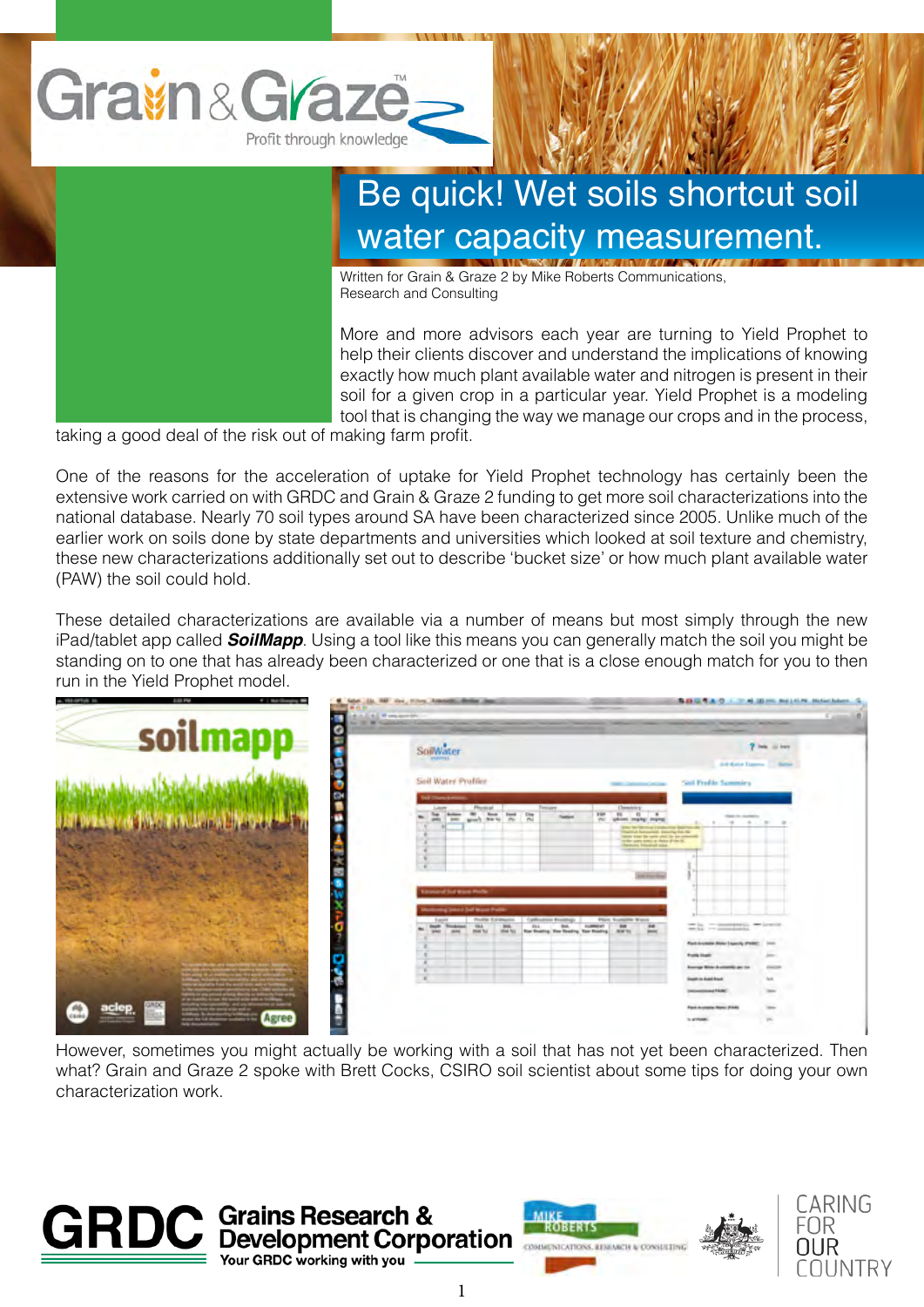

## Be quick! Wet soils shortcut soil water capacity measurement.



In order to describe 'bucket size' for a given soil, in addition to knowing something about its texture, horizon levels and chemistry you actually have to measure how much water it holds against gravity at drained upper limit (DUL) and compare it to what remains after a crop has extracted all that it can at the crop lower limit (CLL). That usually means wetting up soil profiles, doing bulk density measurements and erecting rainout shelters post flowering to get accurate CLL figures in spring.

Wetting up soil profiles without a bit of help from Mother Nature is not always the easiest thing to do. It involves selecting a site away from

trees and other vegetation, inserting a neutron moisture meter to 180cm, covering the 4m square area with plastic sheeting and applying water. Lots of water needs to be applied at a trickle for many weeks depending on the dryness of the soil in order to reach saturation.

That is why; with the current seasonal conditions in SA at the time of writing (7 August 2013) it is worth considering heading out in the paddock to do some measurements on the currently full soil profiles. In some areas with full profiles, no tanks, plastic sheeting and no waiting weeks for wetting up are required at the moment.

Brett Cocks says getting the right, properly calibrated sampling equipment is important. "It's better not to improvise with tin cans as errors can multiply dramatically. Make sure that where you decide to do your characterization is not compromised in any way. Sample in a reasonably consistent part of the paddock away from trees, headlands, old fence lines and wheel tracks." Sample the predominant soil type in the paddock that is likely to have the greatest influence on the crop.

"If you are doing a bulk density (BD) sample, ensure you don't sample deeper than the size/

height of the BD ring. This avoids compacting the sample and impacting on your BD measurement. Ensure sampling equipment is clean and not contaminated with sand or loose soil material from the surface when you are sampling further down the profile."

"If you are using a hand driven system the rule of thumb is don't hit it hard. Hit softly but hit it often. That will limit the compression from around the tip of the tube and that way any impact from that compression will be limited to small amounts so you are not influencing the bulk density unduly."

"Programs like Yield Prophet have set sampling depths that normally work quite well but sometimes it is better to sample by horizon rather than by a nominated depth. Watch out for where your A and B horizons intersect and adjust to either side if necessary."

The crop lower limit (CLL) measurement requires the set up of an exclusion tent over the top of the crop at flowering.

**GRDC** Grains Research & **MRSEERTS** 

Your GRDC working with you